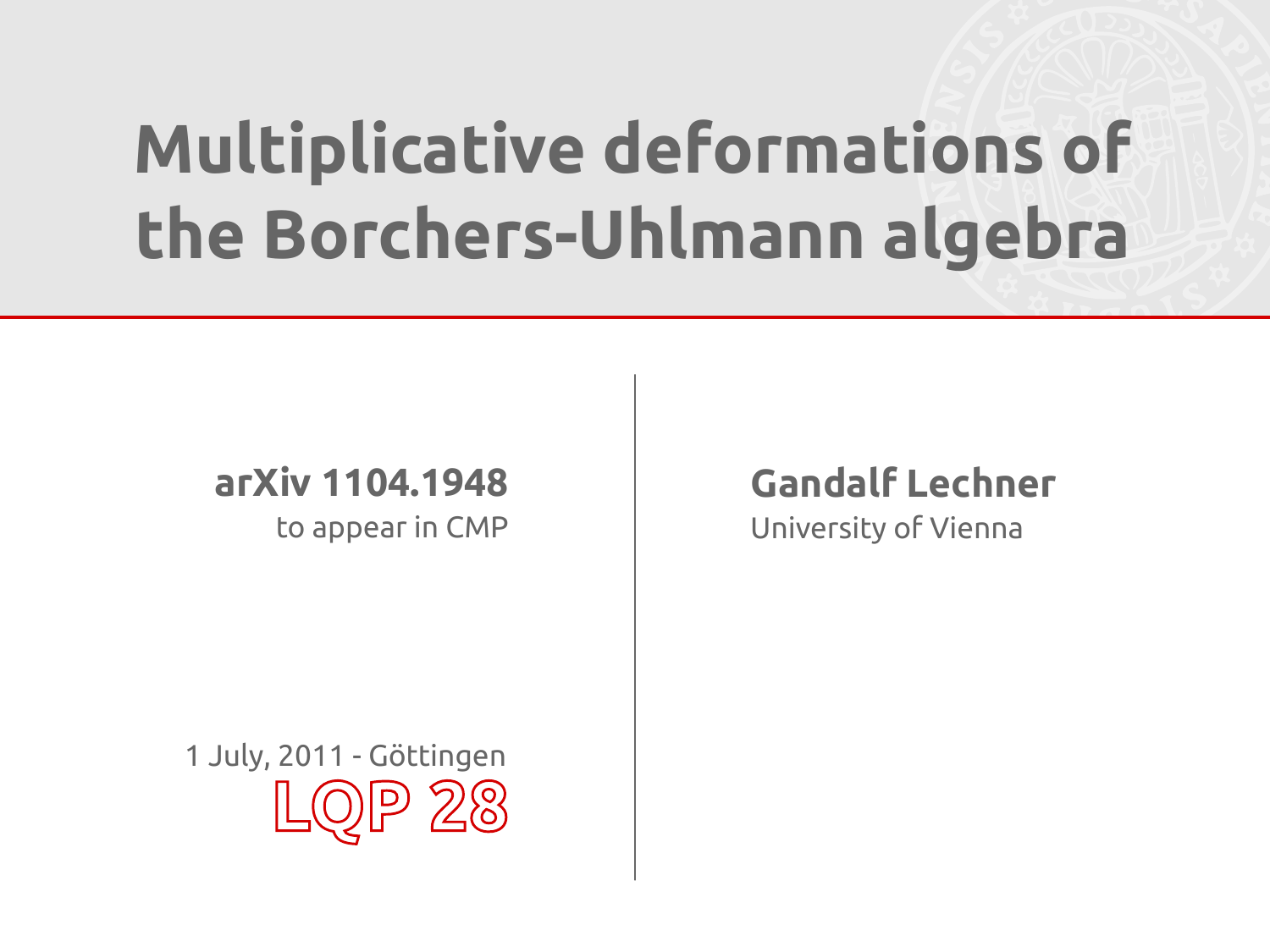

### Main focus of algebraic QFT since its invention:

- Model-independent analysis of QFT (nets of operator algebras)
- **O** Development of tools for computing physically interesting quantities once a model is given

**More recently:** Construction of models with tools of algebraic QFT

**This talk:** Construction of models by algebraic deformation methods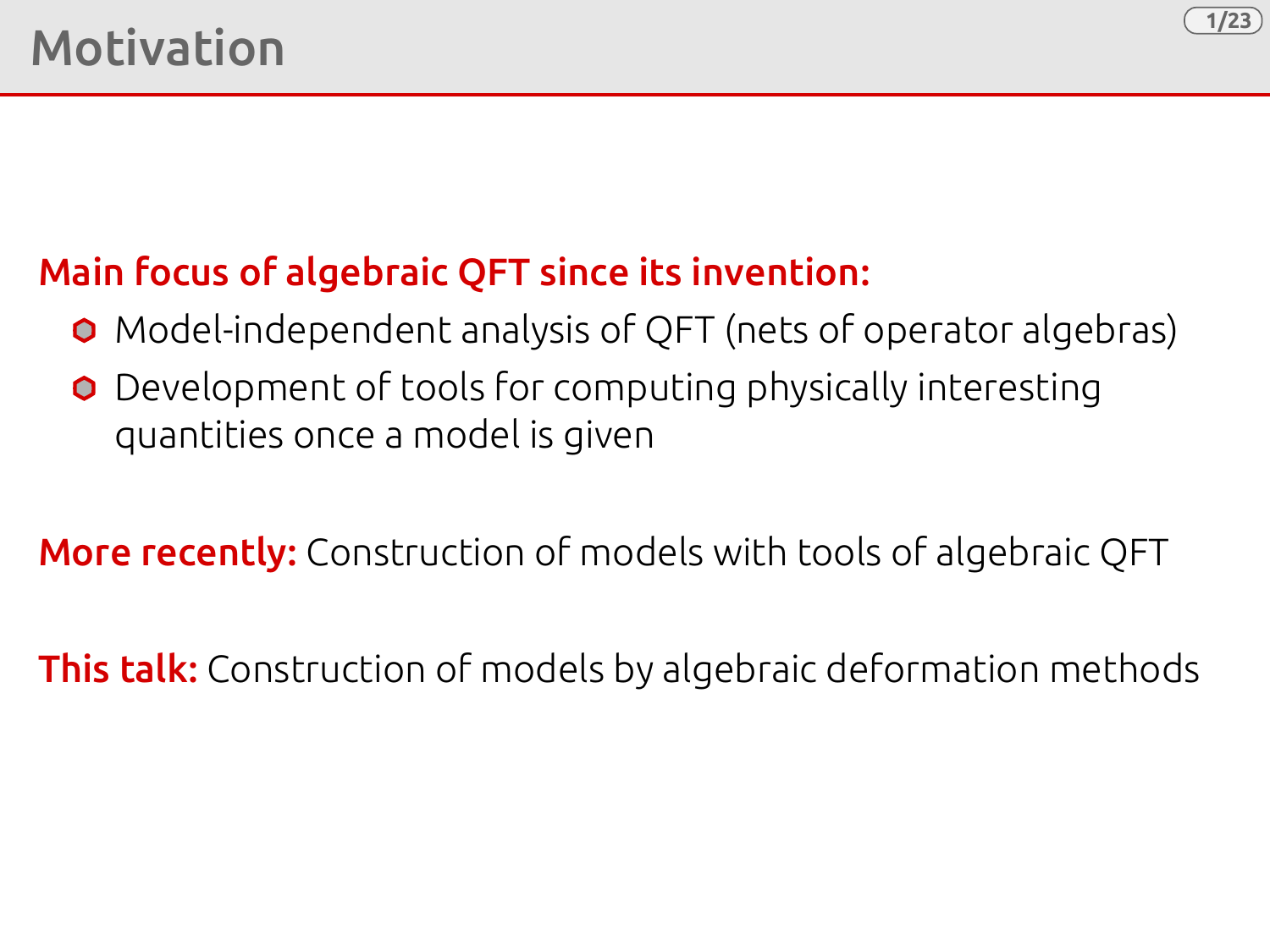## Construction of QFT models via wedge algebras

Wedge algebras: Critical Communication (Baumgärtel/Wollenberg 92) (Buchholz/Summers 08

**2/23**

**Input:** Hilbert space  $\mathcal H$  with representation U of the Poincaré group and vacuum vector Ω.

Wanted:  $M \subset B(H)$  von Neumann "wedge algebra":

- $\bullet$   $U(x,\Lambda) \mathcal{M} U(x,\Lambda)^{-1} \subset \mathcal{M}$  for  $(x,\Lambda) \in \mathcal{P}_+$  with  $\Lambda W_0 + x \subset W_0$
- $U(0, j) \mathcal{M} U(0, j)^{-1} \subset \mathcal{M}'$
- Ω cyclic for M

with

 $W_0 = \{x \in \mathbb{R}^d : x_1 > |x_0|\} = \text{right wedge}$ 

**O** reflection

$$
j(x^0,..,x^{d-1})=(-x^0,-x^1,x^2,..,x^{d-1})
$$



 $\bullet$  With such data U, M, a QFT model can be generated.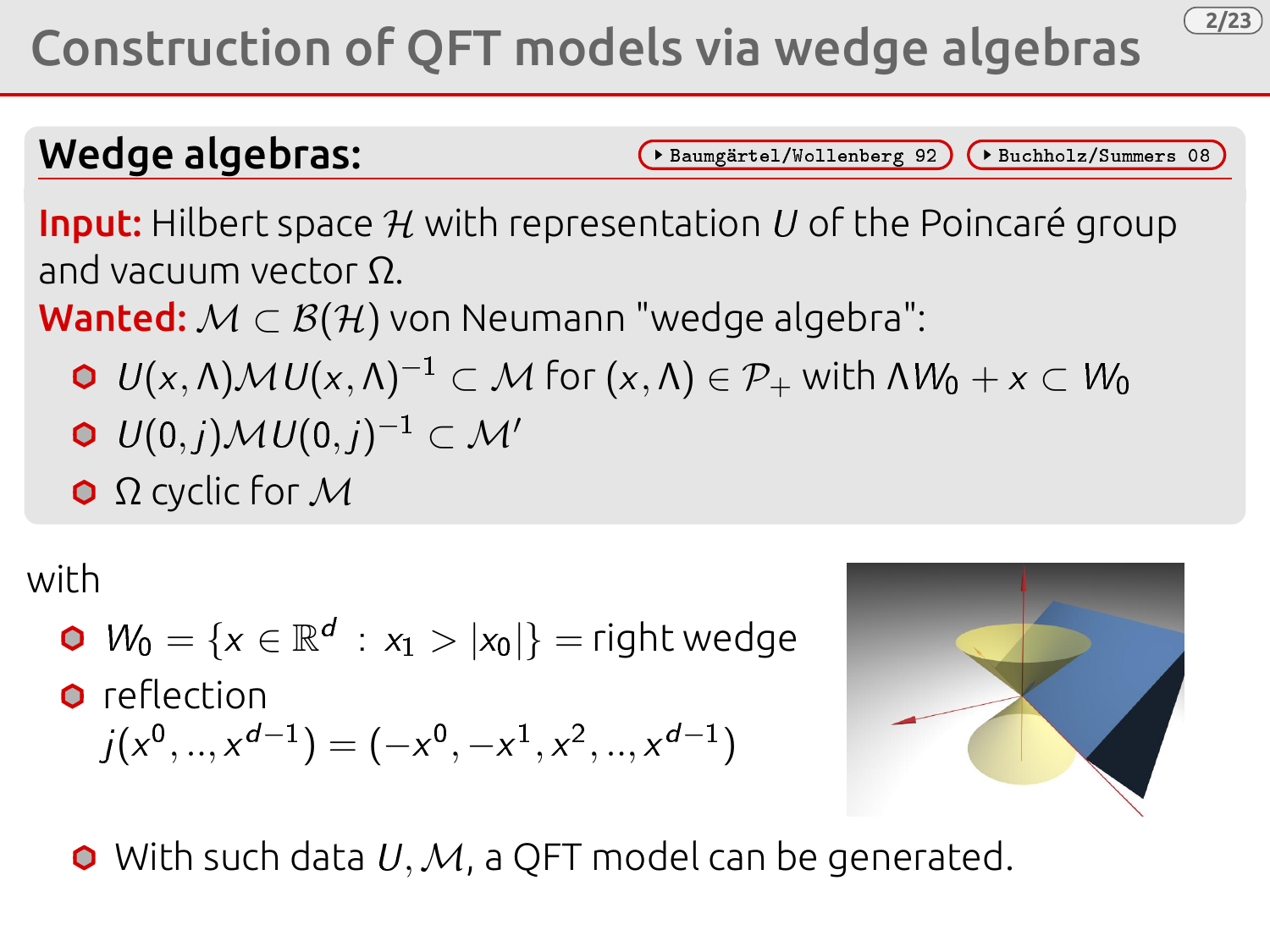## Deformations of wedge algebras

 $\bullet$  One approach to finding such pairs U, M is to start with data  $U_0, \mathcal{M}_0$  defining a free field theory, and search for solutions  $U_0, \mathcal{M}_1$ by **deforming**  $M_0 \rightsquigarrow M$  in a certain manner.

**3/23**

A two-parameter family of solutions is known (warping)

| $($ Crosse/GL 07) $($ Buchholz/Summers 08) $($ Buchholz/GL/Summers 10)    |
|---------------------------------------------------------------------------|
| O Applications of this method: ( Dappiaggi/GL/Morfa-Morales 10)           |
| ◆ Dybalski/Tanimoto 10 → Morfa-Morales 11                                 |
| O Other deformations (FLongo/Witten 10) (FLongo/Rehren 11) (Flanimoto ??) |

#### Here:

Many more deformations, constructed in a Wightman framework.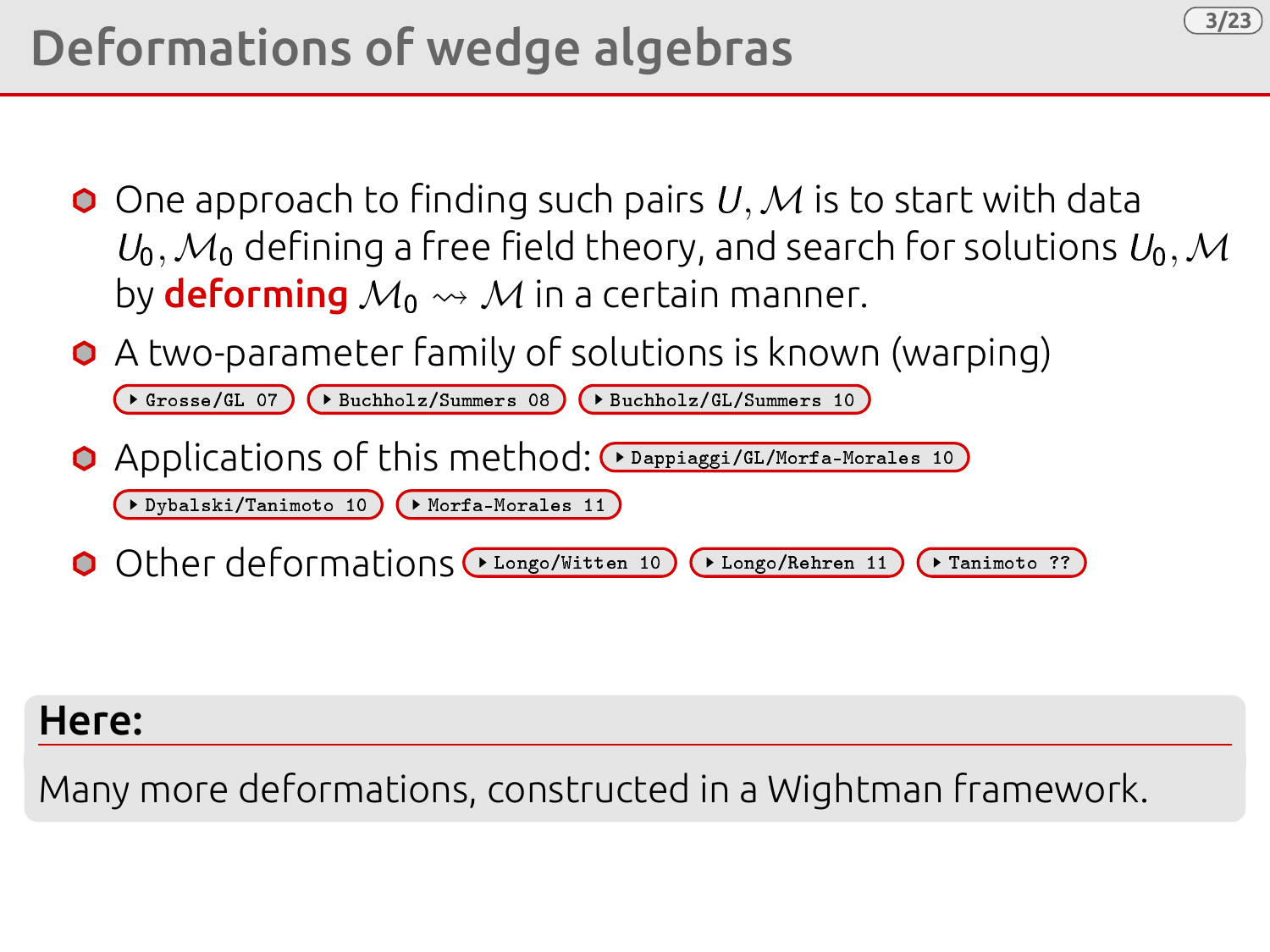## The Borchers-Uhlmann algebra  ${\mathscr S}$

 $\mathscr{L}=\bigoplus_{n=0}^\infty \mathscr{S}_n$  with  $\mathscr{S}_n:=\mathscr{S}(\mathbb{R}^{nd})$ ,  $\mathscr{S}_0:=\mathbb{C}$ , as top. space. **e** elements  $f = (f_0, f_1, ... f_N, 0...)$ ,  $f_n \in \mathscr{S}_n$ **O** product

$$
(f \otimes g)_n(x_1,...,x_n) = \sum_{k=0}^n f_k(x_1,...,x_k) g_{n-k}(x_{k+1},...,x_n).
$$

**4/23**

\n- o identity 
$$
1_n := \delta_{n,0}
$$
\n- •-involution
\n

$$
f^*_{n}(x_1, ..., x_n) = \overline{f_n(x_n, ..., x_1)}.
$$

automorphic Poincaré action

$$
(\alpha_{a,\Lambda}f)_n(x_1,...,x_n)=(\overline{f_n(\Lambda^{-1}(x_1-a),..., \Lambda^{-1}(x_n-a))})
$$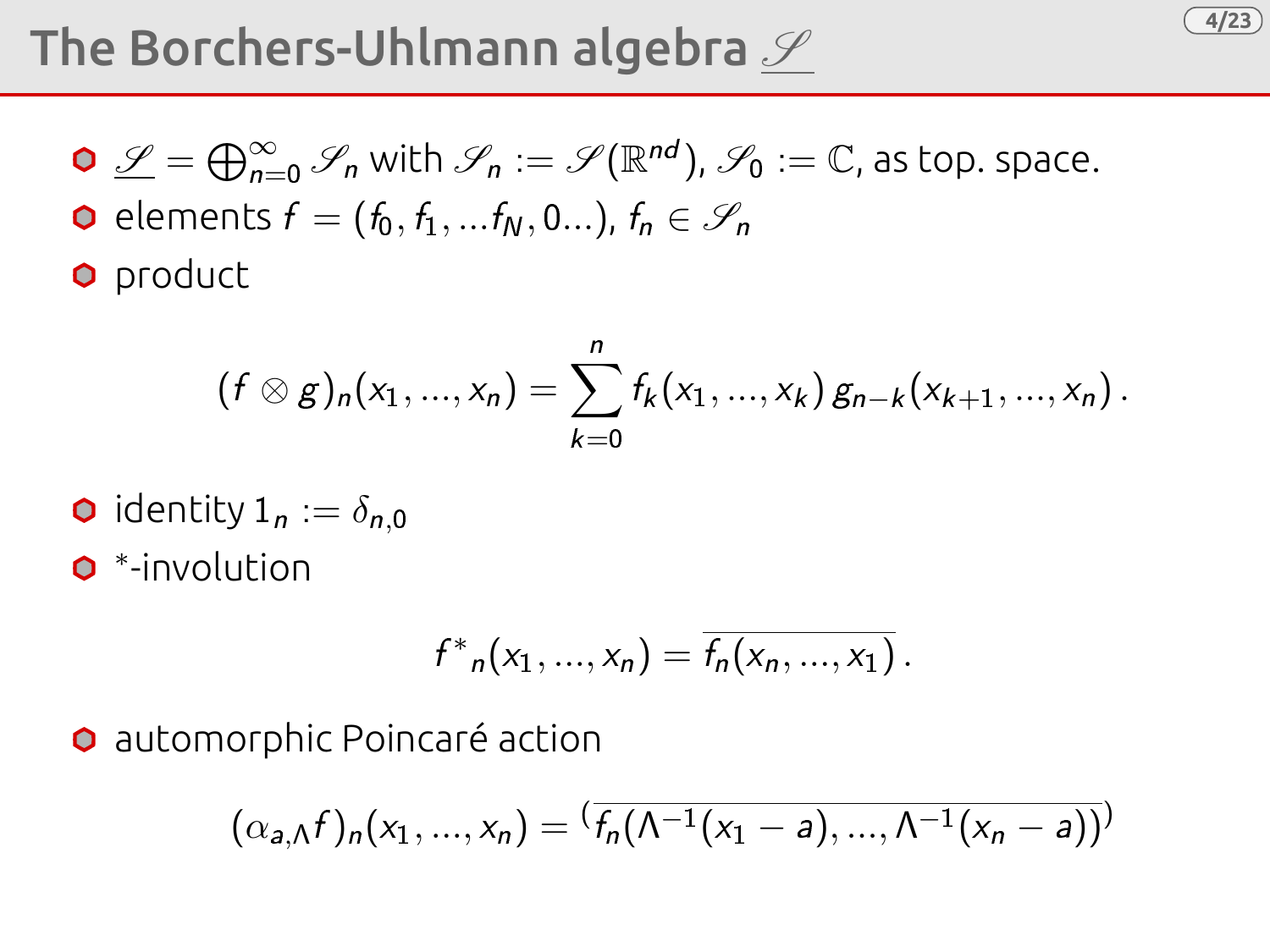## Products on  $\mathscr S$

- O Deformations of algebras **Gerstenhaber 64** : deform the product
- **O** product := bilinear associative separately continuous map  $\mathscr{S} \times \mathscr{S} \rightarrow \mathscr{S}$ ,  $f, g \mapsto f \hat{\otimes} g$  with

$$
(f\,\hat{\otimes}\,g)^* = g^*\,\hat{\otimes}\,f^*, \qquad f\,\hat{\otimes}\,1 = f = 1\,\hat{\otimes}\,f.
$$

**5/23**

O As a tensor algebra (≅ free algebra),  $\mathscr S$  is rigid. Its products are

$$
f\mathbin{\hat{\otimes}} g=\rho^{-1}(\rho(f)\otimes\rho(g))
$$

Only trivial deformations of  $\mathscr S$  as an associative algebra exist.

**O But:** Situation very different for **nets** in  $\mathscr{S}$ . Here also products  $f \otimes_{\rho} g := \rho^{-1}(\rho(f) \otimes \rho(g))$  give rise to non-trivial deformations.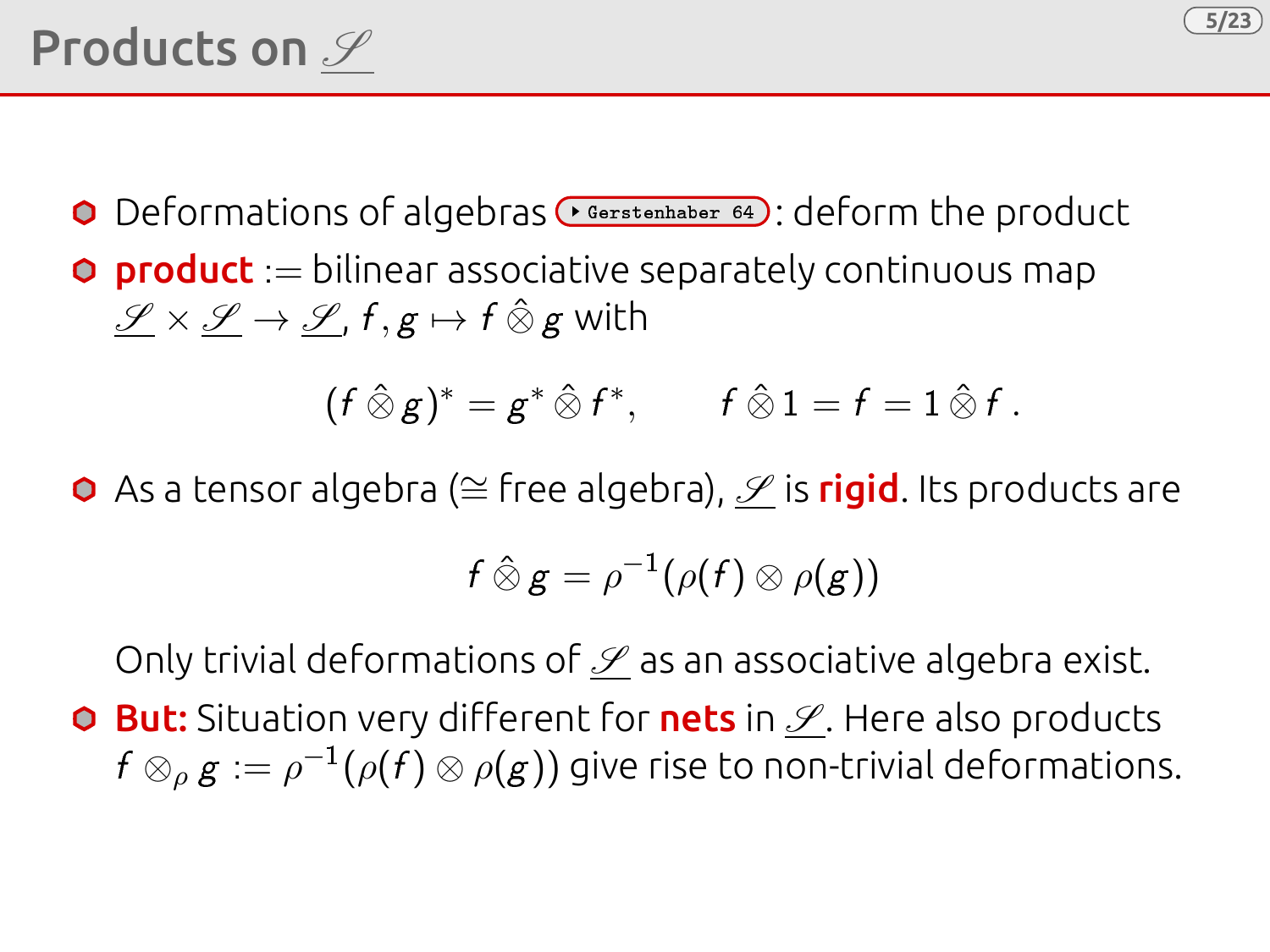### Definition:

A deformation map (relative to  $W_0$ ) is a linear homeomorphism  $\rho : \mathscr{S} \to \mathscr{S}$  such that

- $\rho(1) = 1.$  $\rho(f)^* = \rho(f^*).$
- $\bullet \rho \circ \alpha_{x,\Lambda} = \alpha_{x,\Lambda} \circ \rho$  for all  $(x,\Lambda) \in \mathcal{P}_+$  with  $\Lambda W_0 + x \subset W_0$ .
- $\bullet$  Deformation maps form a group  $\mathcal{R}$ .
- $\bullet$   $\rho$  is not invariant under all Lorentz transformations,

$$
\rho_\Lambda:=\alpha_\Lambda\circ\rho\circ\alpha_\Lambda^{-1}\neq\rho\,.
$$

**6/23**

**O** Need to represent the different product structures  $\otimes_{\rho_{\Lambda}}$ (corresponding to different wedges) on the same Hilbert space.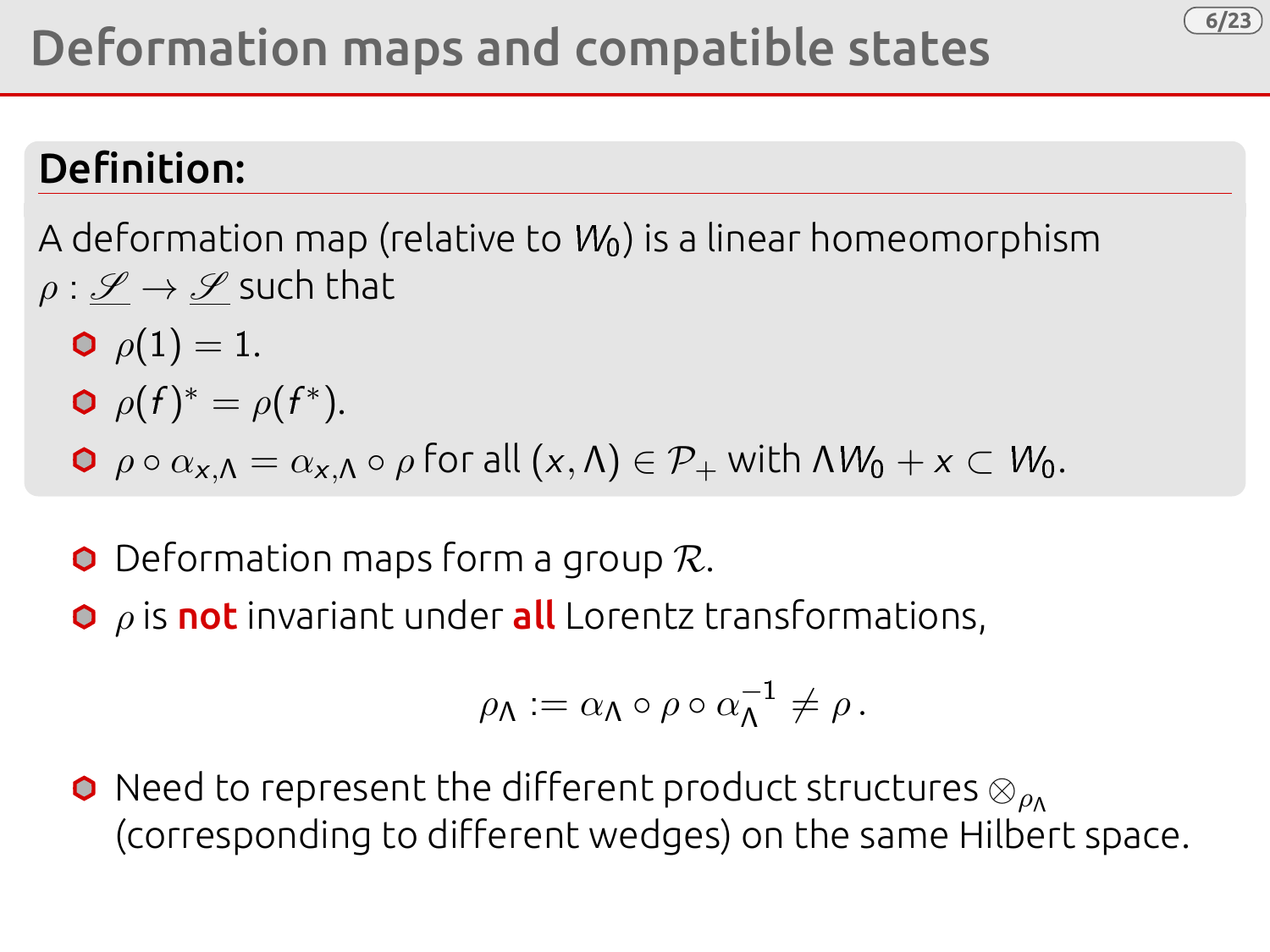### Definition:

A state  $\omega$  on  $\mathscr S$  is called **compatible** with a deformation map  $\rho$  if

$$
\omega(f\otimes_{\rho} g)=\omega(f\otimes g), \qquad f,g\in \underline{\mathscr{S}}.
$$

**7/23**

#### Lemma:

Let  $\rho$  be a deformation map and  $\omega$  a  $\rho$ -compatible state. Then  $\omega$  is also a state on  $(\mathscr{S}, \otimes_{\rho})$ , and the GNS triples  $(\mathcal{H}_{\omega}, \phi_{\omega}, \Omega_{\omega})$  of  $(\mathscr{S}, \otimes)$  and  $(\mathcal{H}^{\rho}_{\omega},\phi^{\rho}_{\omega},\Omega^{ \rho}_{\omega})$  of  $(\underline{\mathscr{S}},\otimes_{\rho})$  are related by

$$
\begin{aligned} \mathcal{H}_{\omega}^{\rho} & = \mathcal{H}_{\omega}\,, \\ \Omega_{\omega}^{\rho} & = \Omega_{\omega}\,, \\ \phi_{\omega}^{\rho}(f)\phi_{\omega}(g)\Omega_{\omega} & = \phi_{\omega}(f\otimes_{\rho}g)\Omega_{\omega}\,, \qquad f,g\in\underline{\mathscr{L}}\,. \end{aligned}
$$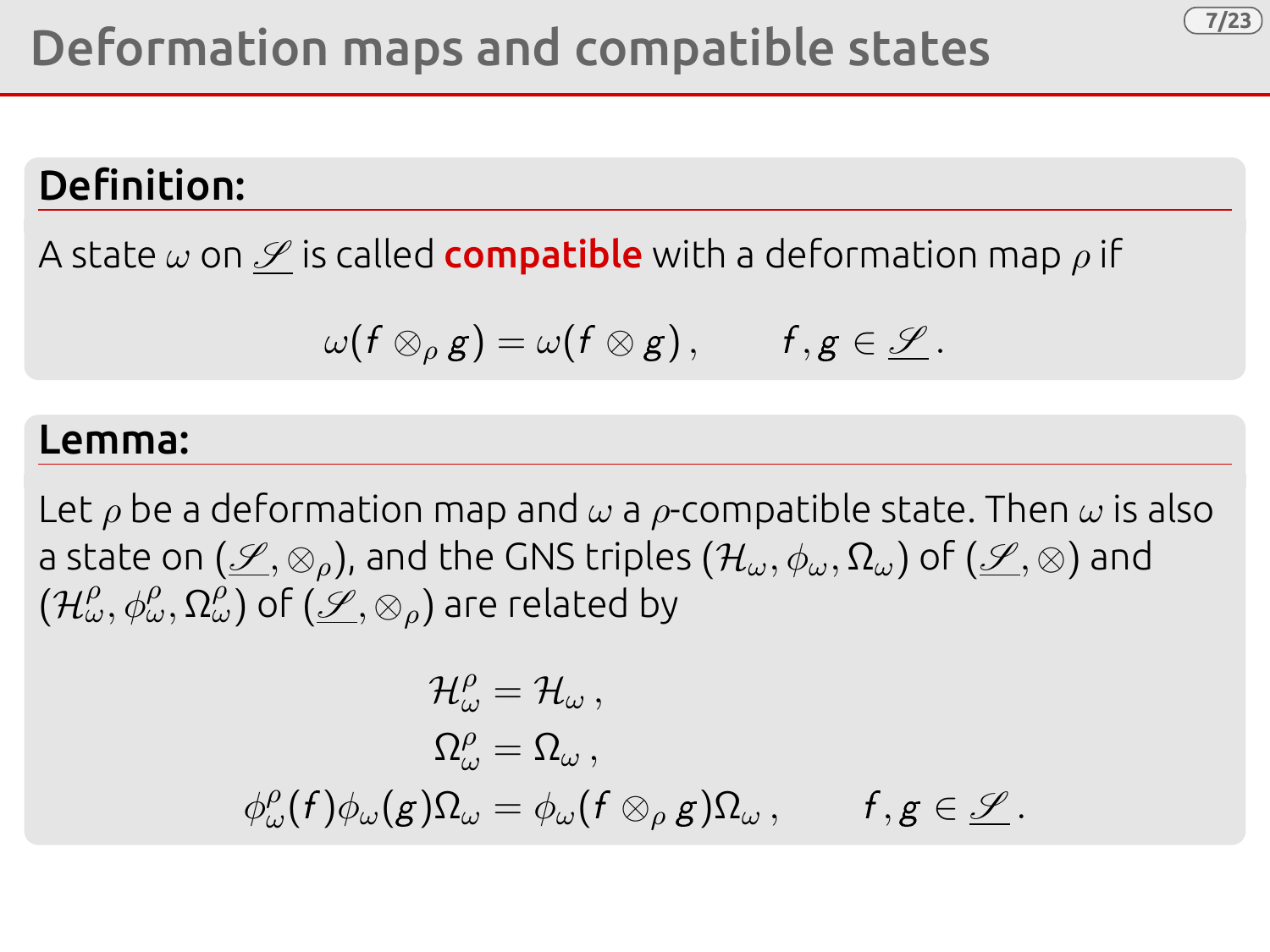## Deformation maps and compatible states

A  $\rho$ -compatible Poincaré invariant state  $\omega$  defines deformed fields

$$
\phi^{\rho_{\Lambda}}_{\omega}(f), \qquad f \in \underline{\mathscr{S}}, \quad \rho_{\Lambda} := \alpha_{\Lambda} \circ \rho \circ \alpha_{\Lambda}^{-1},
$$

**8/23**

as operators on the GNS space of  $(\mathscr{S}, \otimes), \omega$ , with

$$
\phi^{\rho \wedge}_{\omega}(f)\phi^{\rho \wedge}_{\omega}(g) = \phi^{\rho \wedge}_{\omega}(f \otimes_{\rho \wedge} g)
$$

$$
\phi^{\rho \wedge}_{\omega}(f)^* \supset \phi^{\rho \wedge}_{\omega}(f^*)
$$

$$
U_{\omega}(x,\Lambda)\phi^{\rho}_{\omega}(f)U_{\omega}(x,\Lambda)^{-1} = \phi^{\rho \wedge}_{\omega}(\alpha_{x,\Lambda}f)
$$

$$
\phi^{\rho \wedge}_{\omega}(f)\Omega_{\omega} = \phi_{\omega}(f)\Omega_{\omega}
$$

The \*-algebra  $\mathscr{P}_{\omega,0}^{\rho}$  generated by all  $\phi_{\omega}^{\rho}(f)$ , supp  $f_{n}\subset W_{0}^{n}$  satisfies

$$
U_{\omega}(x,\Lambda)\mathscr{P}_{{\omega},0}^{\rho}\,U_{\omega}(x,\Lambda)^{-1}\subset\mathscr{P}_{{\omega},0}^{\rho}\,\,\text{ for }\Lambda W_0+x\subset W_0
$$

and  $\Omega_\omega$  is cyclic for  $\mathscr{P}_{\omega,0}^\rho$  if it is cyclic for  $\mathscr{P}_{\omega,0}^{\mathsf{id}}.$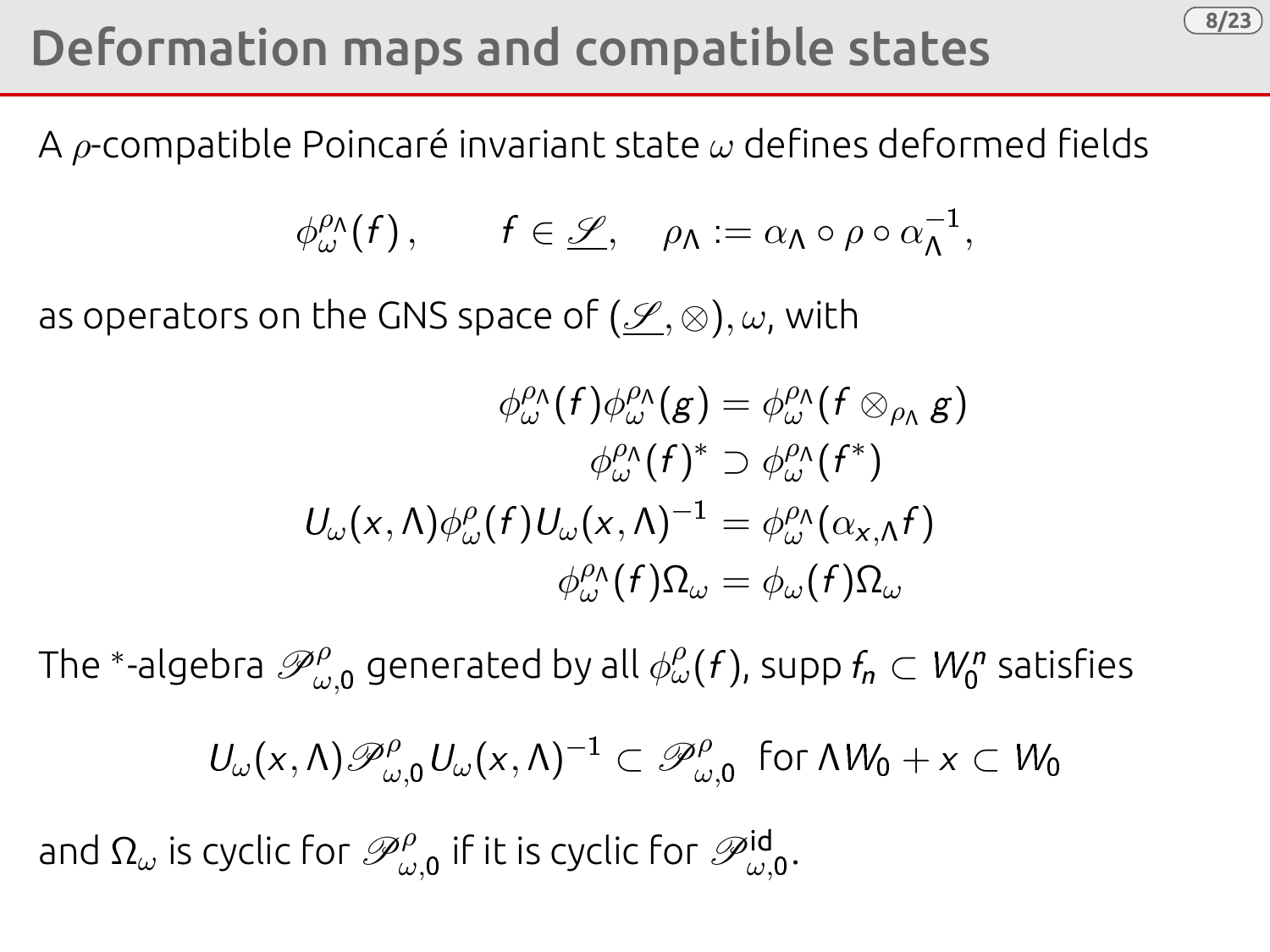**9/23**

- $\bullet$  Find (class of) deformation maps  $\rho$  on  $\mathscr S$
- **O** Find states compatible with  $\rho$  (at least free field Wightman state should be compatible)
- **O** Adjust  $\rho$  and  $\omega$  in such a way that  $\rho$  **is wedge-local in**  $\omega$ :

 $[\phi_\omega^\rho(f), \phi_\omega^{\rho_j}(g)]\Psi = 0,$ 

 $f \in \mathscr{L}(W_0), g \in \mathscr{L}(jW_0), \Psi \in \phi_\omega(\mathscr{L})\Omega_\omega.$ 

- **O** Possibly proceed to von Neumann algebras of bounded functions of field operators,  $\mathcal{M}_{\omega}^{\rho}:=\{\exp i\phi_{\omega}^{\rho}(f)\,:\,f\in\mathscr{L}_{\mathbb{R}}(W_{0})\}^{\prime\prime}.$
- Then  $\mathcal{M}_\omega^\rho$ ,  $U_\omega$  satisfy our requirements, and generate a QFT.

**Rest of the talk:** Carry out this program for a simple class of  $\rho$ 's.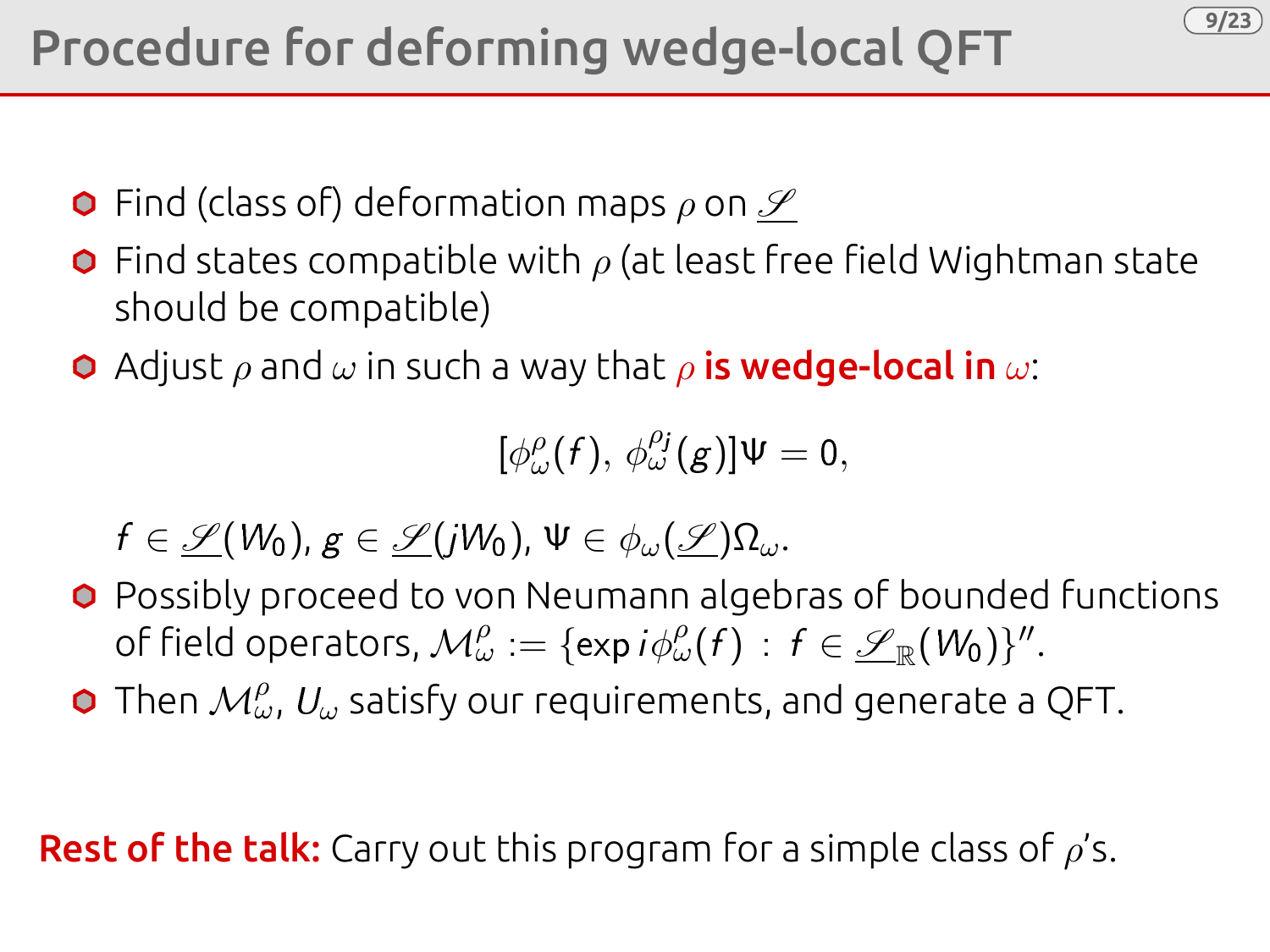## Multiplicative deformations

**O** A deformation map is called **multiplicative** (in momentum space) if it has the form

$$
\widetilde{\rho(f)}_n(p_1,...,p_n)=\rho_n(p_1,...,p_n)\cdot \widetilde{f}_n(p_1,...,p_n).
$$

**10/23**

 $\rightarrow$  abelian subgroup of deformations  $\mathcal{R}_0 \subset \mathcal{R}$ .

#### Lemma:

For  $\rho$  to be a deformation map, the  $\rho_n$  must be smooth and satisfy

- **O** polynomial bounds from above and below on their derivatives
- **O** For each Lorentz transformation  $\Lambda$  with  $\Lambda W_0 = W_0$ ,

$$
\rho_n(\Lambda p_1,...,\Lambda p_n)=\rho_n(p_1,...,p_n).
$$

 $\overline{\rho_{n}(-p_{n},..., -p_{1})} = \rho_{n}(p_{1},..., p_{n})$  (for  $(f \otimes_{\rho} g)^{*} = g^{*} \otimes_{\rho} f^{*}$ )  $\rho_0 = 1$  (for  $f \otimes_{\rho} 1 = f = 1 \otimes_{\rho} f$ )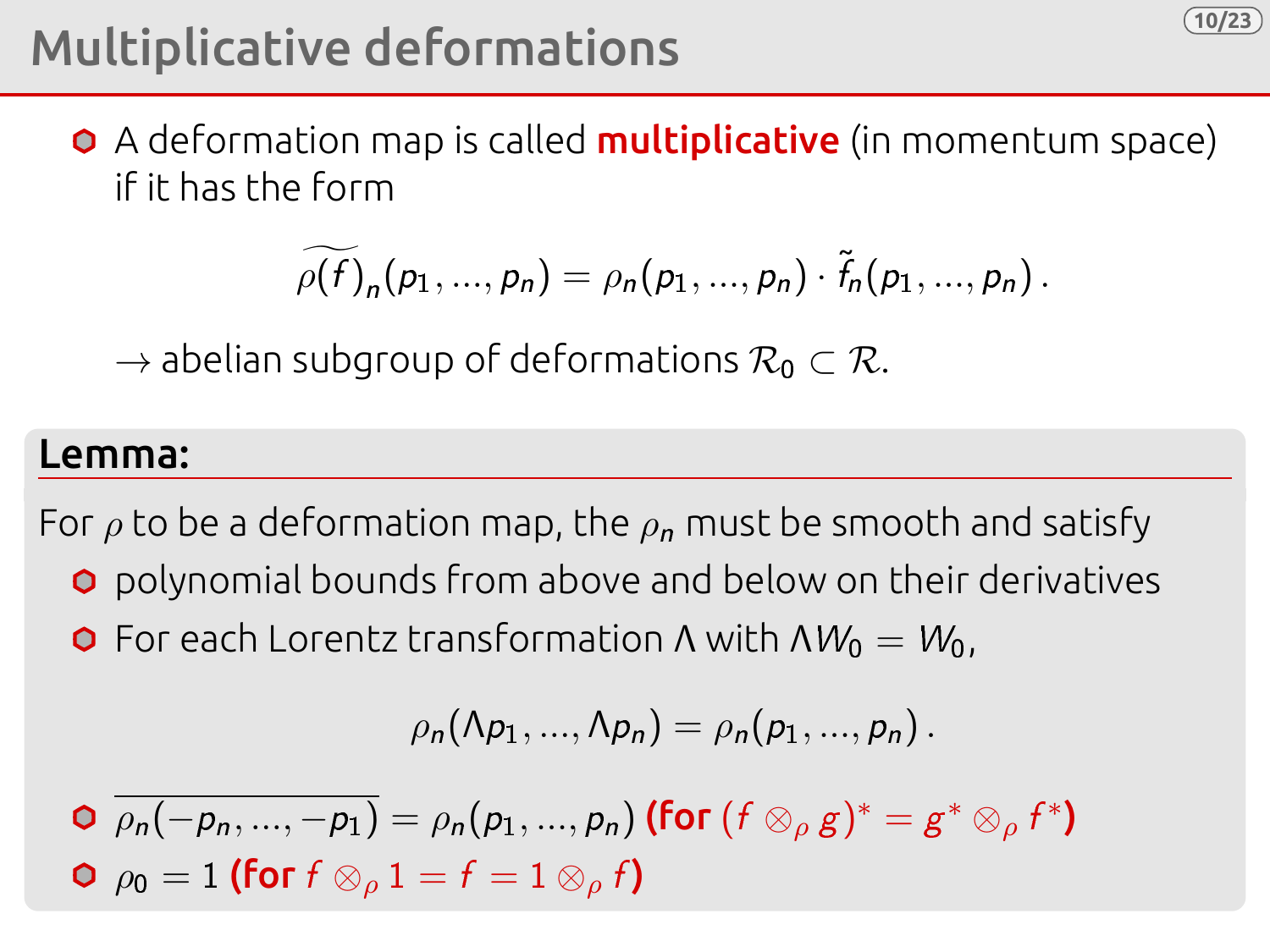#### **11/23** Multiplicative deformations and compatible states

**O** The deformed product associated with  $\rho \in \mathcal{R}_0$  is

$$
(\widetilde{f \otimes_{\rho} g})_n(p_1, ..., p_n) = \sum_{k=0}^n \rho_{kn}(p_1, ..., p_n) \cdot \widetilde{f}_k(p_1, ..., p_k) \widetilde{g}_{n-k}(p_{k+1}, ..., p_n)
$$
  
with  $\rho_{kn}(p_1, ..., p_n) := \frac{\rho_k(p_1, ..., p_k)\rho_{n-k}(p_{k+1}, ..., p_n)}{\rho_n(p_1, ..., p_n)}$ 

- **O** Can take  $\rho_1(p_1) = 1$  without loss of generality.
- **O** Compatible states: Need

$$
\int d\mathbf{p} \, \tilde{\omega}_n(-p_1,...,-p_n) \, \rho_{kn}(p_1,..,p_n) \tilde{f}_k(p_1,..,p_k) \tilde{g}_{n-k}(p_{k+1},..,p_n) = \int d\mathbf{p} \, \tilde{\omega}_n(-p_1,...,-p_n) \, \tilde{f}_k(p_1,..,p_k) \tilde{g}_{n-k}(p_{k+1},..,p_n)
$$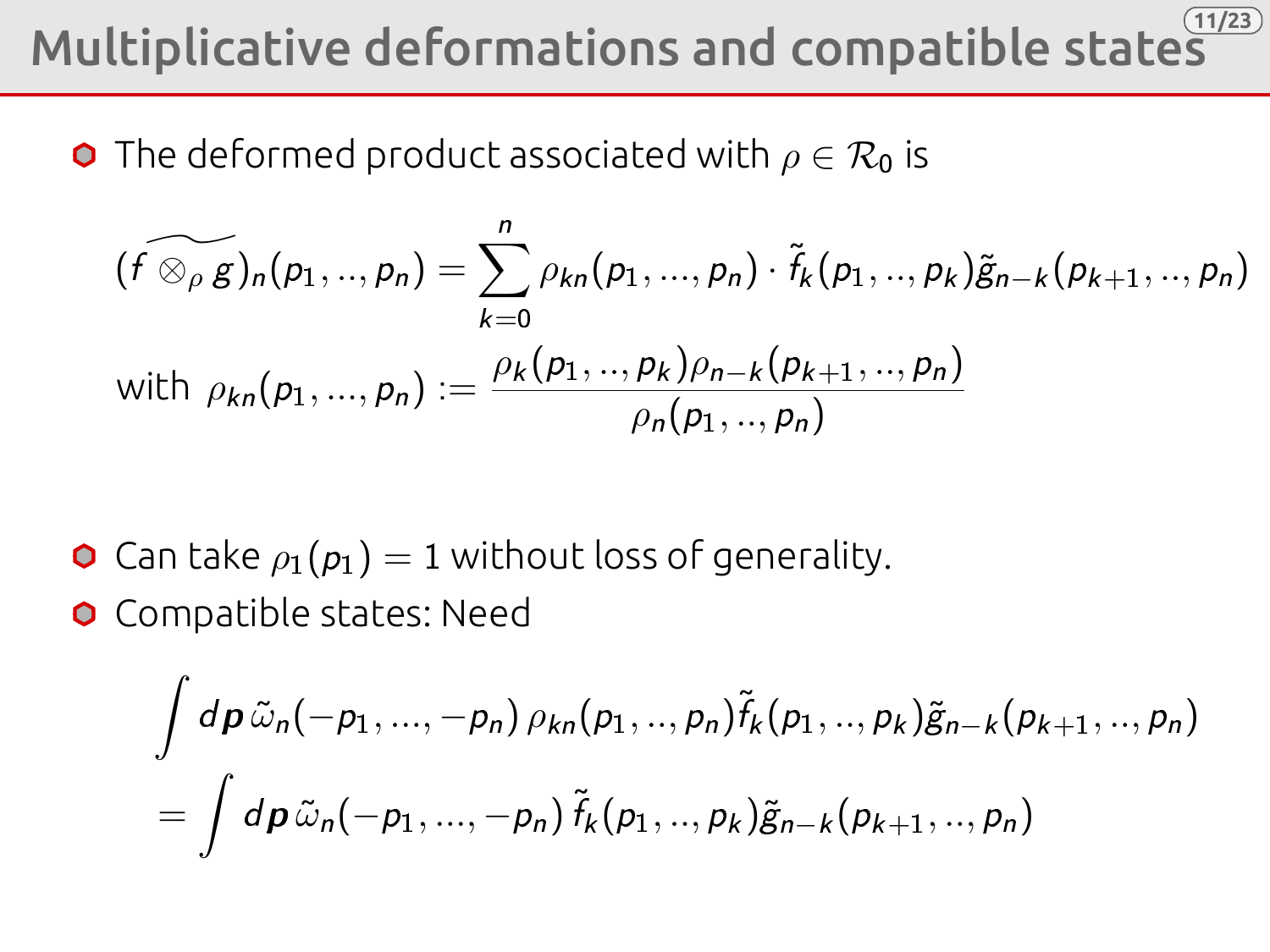**O** If  $\rho \in \mathcal{R}_0$  is compatible with all **translationally invariant states**. then

$$
\rho_n(p_1,...,p_n)=\rho_k(p_1,...,p_k)\rho_{n-k}(p_{k+1},...,p_n)
$$

for all  $k \in \{1, ..., n-1\}$  and  $p_1 + ... + p_n = 0$ .

- O One solution is known (warped convolution)
- O More solutions? ... (\* Alazzawi)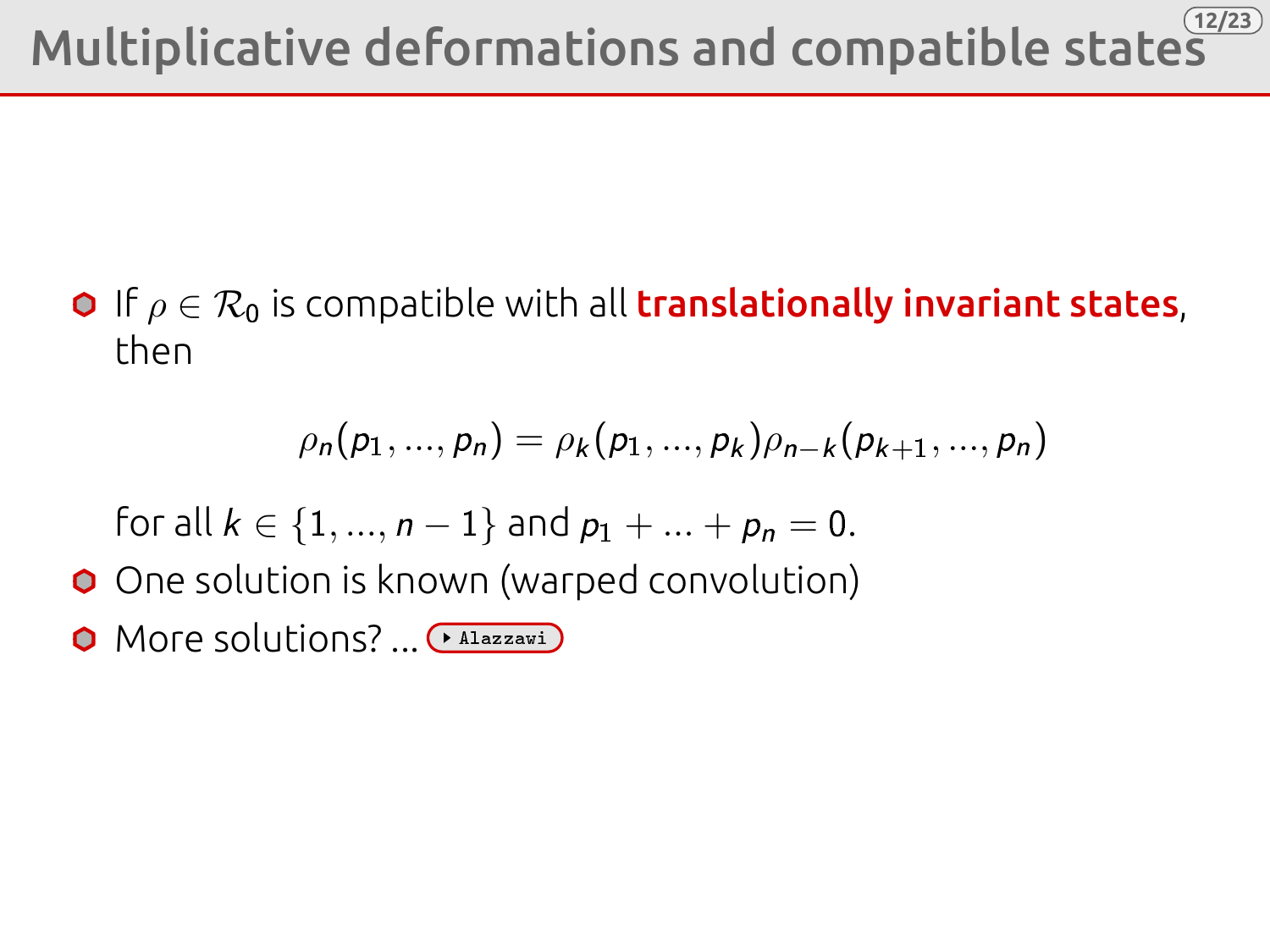## Deformation two-point functions

### Proposition:

Let  $\rho_2\in\mathcal{C}^\infty(\mathbb{R}^d\times\mathbb{R}^d)$  be a two-point function of a multiplicative deformation satisfying

$$
\rho_2(p,-p) = 1
$$
,  $\rho_2(-p,q) = \rho_2(p,-q) = \rho_2(q,p) = \rho_2(p,q)^{-1}$ .  
Since

**13/23**

$$
\rho_0 := 1, \qquad \rho_1(p_1) := 1, \qquad \rho_n(p_1, ..., p_n) = \prod_{1 \leq l < r \leq n} \rho_2(p_l, p_r), \quad n \geq 2.
$$

Then

 $\bigcap$ 

**O** The  $\rho_n$  define a multiplicative deformation  $\rho \in \mathcal{R}_0$ .

 $\bullet$   $\rho$  is compatible with all **quasi-free** translationally inv. states  $\omega$ .

Problem of finding deformations reduced to two-point function  $\rho_2$ .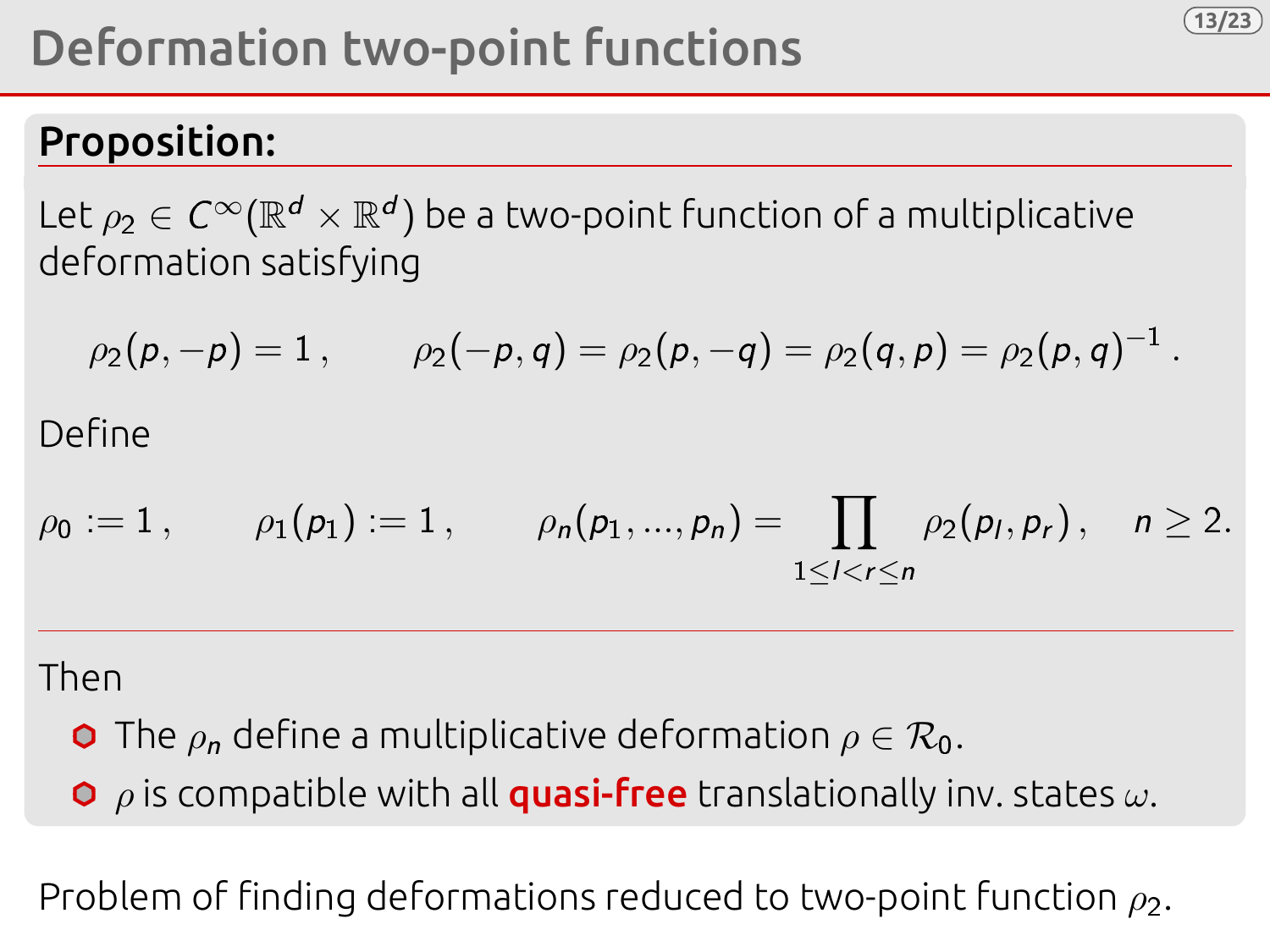#### **14/23**

### Definition:

A **deformation function** is a smooth function  $R : \mathbb{R} \to \mathbb{C}$ , polynomially bounded in all derivatives, such that

$$
\bullet \ \ R(a)^{-1} = \overline{R(a)} = R(-a), \qquad R(0) = 1.
$$

 $\bullet$  The Fourier transform  $\tilde{R}$  of R has support on the positive half line.

O Support restriction on  $\tilde{R}$   $\Leftrightarrow$  analyticity and boundedness of R.

**O** Examples:

$$
R(a) = e^{ica} \prod_{k=1}^{N} \frac{z_k - a}{z_k + a}, \qquad c \ge 0, \text{ Im } z_1, ..., \text{ Im } z_N \ge 0
$$

These functions appear in many places ( Longo/Witten 10) ( Longo/Rehren 11

• Special case: 
$$
R(a) = e^{ia}
$$

Grosse/GL 07  $($  Buchholz/Summers 08  $($  Grosse/GL 08  $($  Buchholz/GL/Summers 10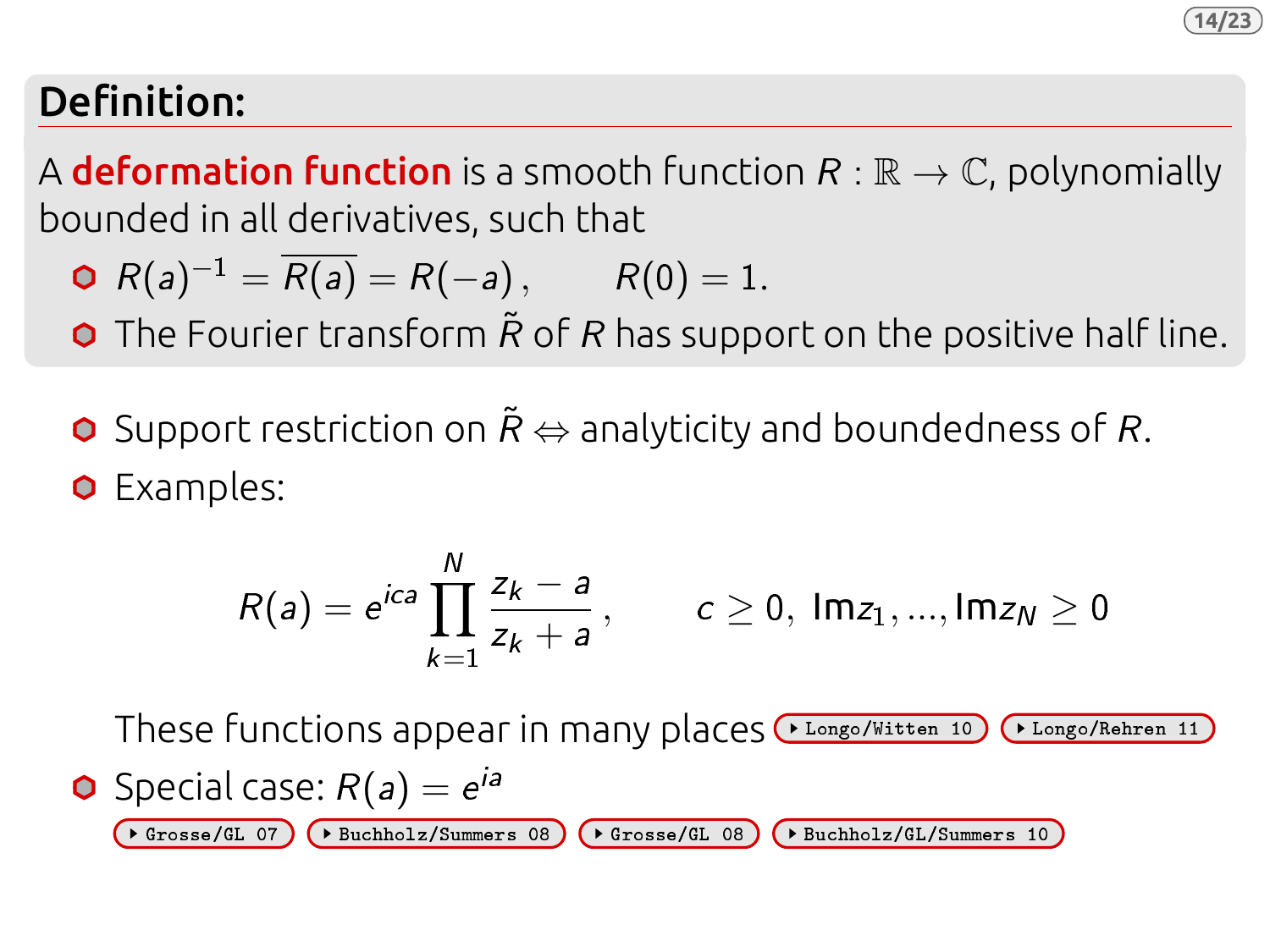### Definition

A real  $(d \times d)$ -matrix Q is called **admissible**  $\sqrt{Buchbolar/GL/Summers 10}$  if

**○**  $Q$  is antisymmetric w.r.t. the Minkowski inner product

\n
$$
\mathsf{O} \land Q\Lambda^{-1} =\n \begin{cases}\n Q & \text{if } \Lambda \in \mathcal{L}_+^{\uparrow} \text{ with } \Lambda W_0 = W_0 \\
-Q & \text{if } \Lambda \in \mathcal{L}_+^{\downarrow} \text{ with } \Lambda W_0 = W_0\n \end{cases}
$$
\n

\n\n $\mathsf{O} \quad QV^+ \subset W_0.$ \n

Q must have the form

$$
Q = \left(\begin{array}{cccc} 0 & \kappa & 0 & 0 \\ \kappa & 0 & 0 & 0 \\ 0 & 0 & 0 & \kappa' \\ 0 & 0 & -\kappa' & 0 \end{array}\right)
$$

with  $\kappa \geq 0, \; \kappa' \in \mathbb{R}$ .

**15/23**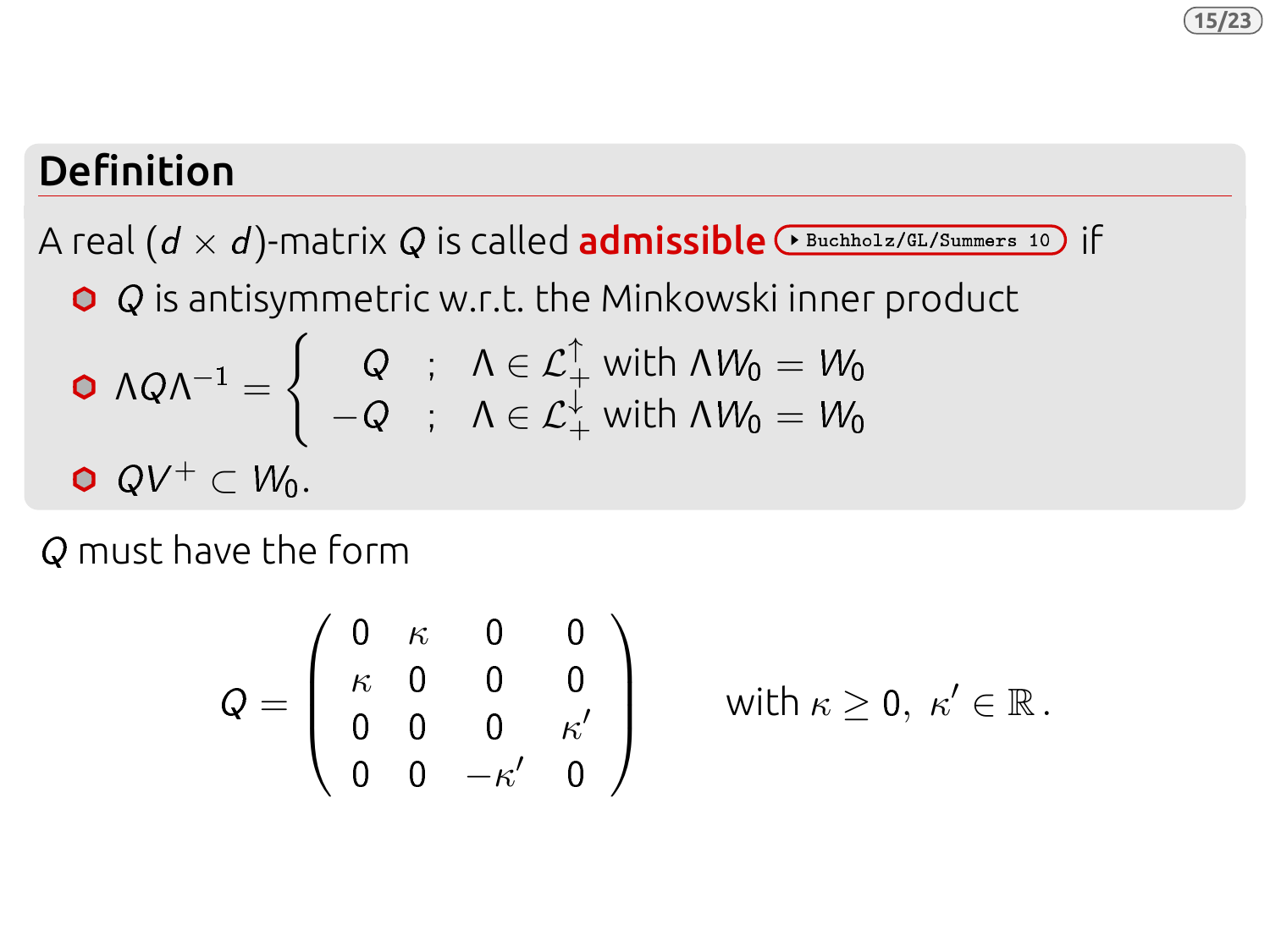#### **16/23**

#### Lemma:

Let R be a deformation function and Q an admissible matrix. Then the deformation two-point function

$$
\rho_2(p,q):=R(-p\cdot Qq)
$$

defines a multiplicative deformation  $\rho(R, Q) \in \mathcal{R}_0$  compatible with all quasi-free translationally invariant states.

**O** Transformation law

$$
\alpha_{x,\Lambda}(f\otimes_{\rho(R,Q)}g)=\alpha_{x,\Lambda}(f)\otimes_{\rho(R,\pm\Lambda Q\Lambda^{-1})}\alpha_{x,\Lambda}(g)
$$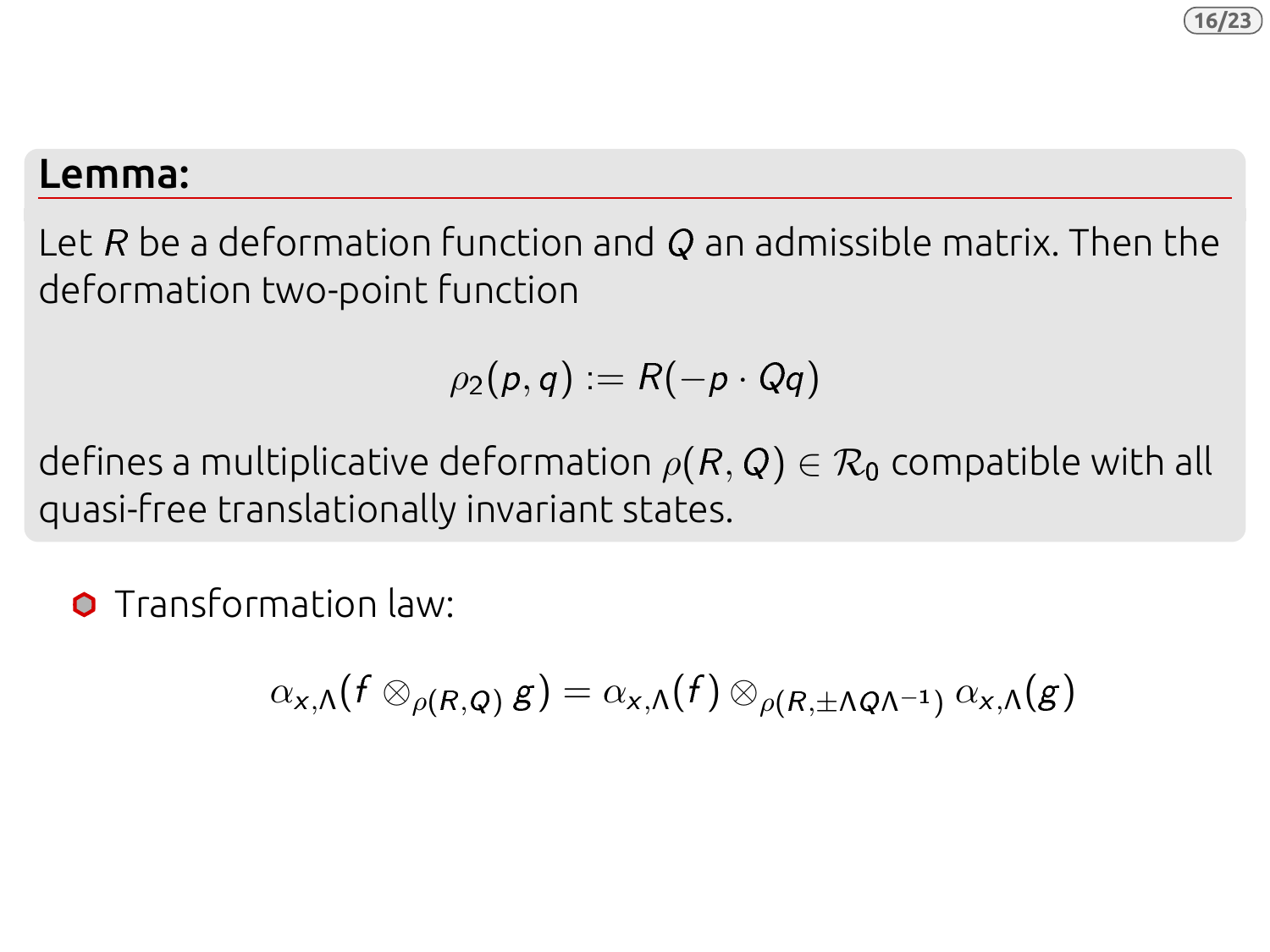### Theorem:

Let R be a deformation function, and Q an admissible matrix. Then the deformation  $\rho(R, Q)$  is wedge-local in any quasi-free Wightman state.

**17/23**

Important ingredients of proof:

Need to show that for  $f \in \mathscr{L}(W_0)$ ,  $\mathsf{g}' \in \mathscr{L}(W_0')$ ,  $\mathsf{h}, \mathsf{k} \in \mathscr{L}$ ,

$$
\omega((h\otimes_{\rho}f)\otimes (g'\otimes_{\rho'}k))=\omega((h\otimes_{\rho'}g')\otimes (f\otimes_{\rho}k)).
$$

**O** The automorphisms

$$
(\widetilde{\tau_x^R f})_n(p_1,...p_n) := \prod_{k=1}^n R(x \cdot p_k) \cdot \widetilde{f}_n(p_1,...,p_n)
$$

satisfy

$$
\tau_x^R(\underline{\mathscr{S}}(W_0)) \subset \underline{\mathscr{S}}(W_0) \text{ for } x \in \overline{W_0},
$$
  
supp $(h_m \otimes_{\rho} f_n) \subset \mathbb{R}^{md} \times W_0^n$  for supp  $\tilde{h}_m \subset V_-^m$ , supp  $f_n \subset W_0^n$ .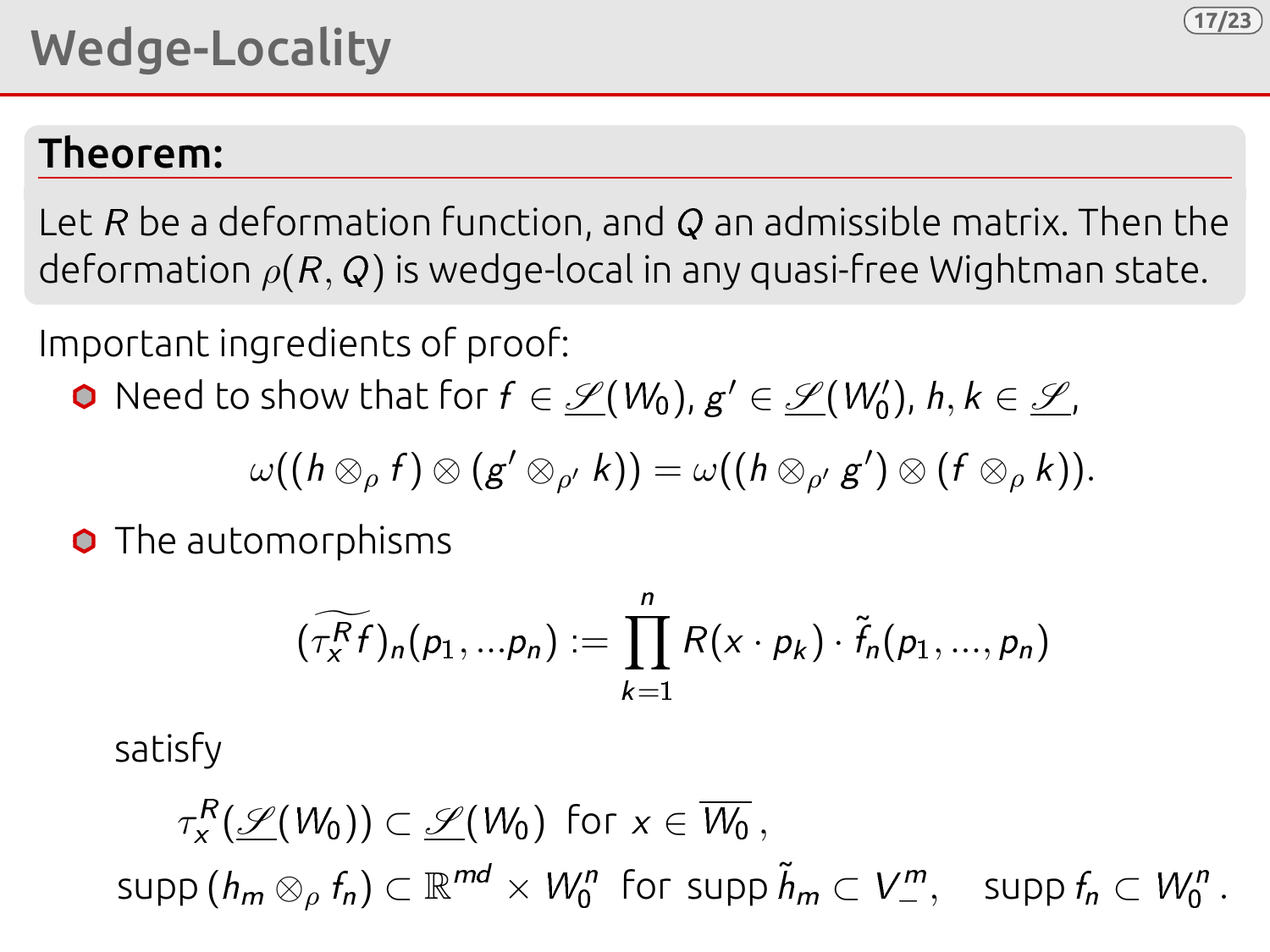

- **O** Quasi-free Wightman state  $\omega \rightarrow$  Fock space  $\mathcal{H}_{\omega}$  as GNS space.
- If  $\tilde{\omega}_2(p,q)=\delta(p+q)\delta(p^0-\varepsilon_{\bm p})\varepsilon_{\bm p}^{-1}$ ,  $\varepsilon_{\bm p}=(\bm p^2+m^2)^{1/2}$ ,  $m>0$ , then  $\phi$ . is the scalar massive Klein-Gordon field.

**18/23**

### Deformed field  $\phi_{R,Q} := \phi_\omega^{\rho(R,Q)}$  satisfies by construction:

$$
\Phi U(x,\Lambda)\phi_{R,Q}(f)U(x,\Lambda)^{-1}=\phi_{R,\Lambda Q\Lambda^{-1}}(\alpha_{x,\Lambda}f)\text{ for }(x,\Lambda)\in\mathcal{P}_+^{\uparrow}.
$$

$$
\mathbf{O} U(0,j)\phi_{R,Q}(f)U(0,j)^{-1} = \phi_{R,-Q}(\alpha_j f).
$$

- $[\phi_{R,Q}(f), \phi_{R,-Q}(g)]\Psi = 0$  for  $f \in \mathscr{L}(W_0), g \in \mathscr{L}(W'_0)$ ,  $\Psi \in \mathcal{D}$ .
- **O** still solves Klein-Gordon equation
- $\bullet \lambda \mapsto \phi_{R,\lambda\cdot Q}(f)\Psi$  continuous,  $\Psi \in \mathcal{D}$ . In particular

$$
\lim_{\lambda\to 0}\phi_{R,\lambda\cdot Q}(f)\Psi=\phi(f)\Psi.
$$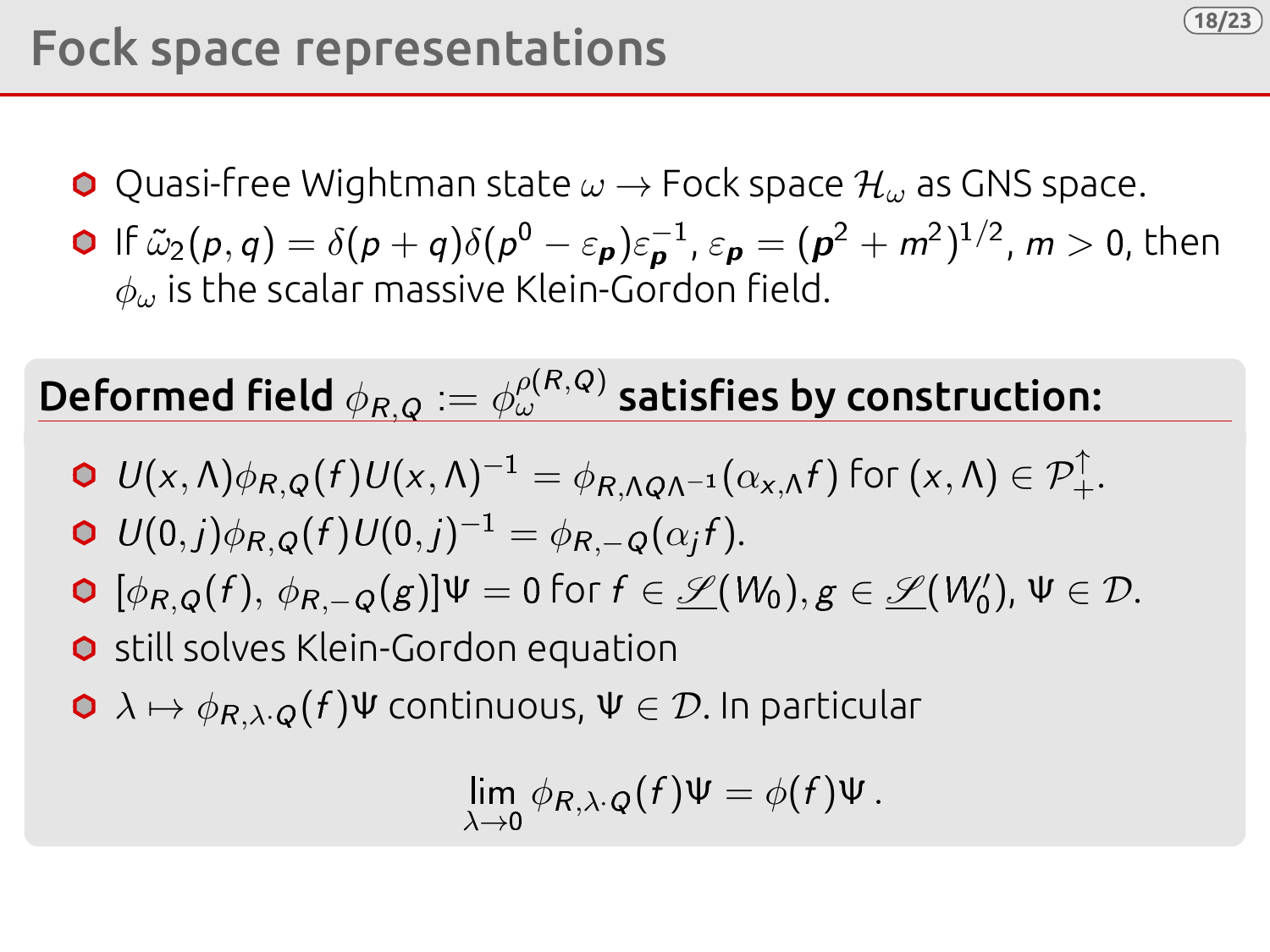With  $\mathscr{P}_R(\Lambda W_0+x):=$  \*-alg. gen. by  $\phi_{R,\Lambda Q\Lambda^{-1}}(f)$ ,  $f\in \underline{\mathscr{S}}(\Lambda W_0+x)$ ,

 $W \longmapsto \mathscr{P}_R(W)$ 

**19/23**

is an isotonous, covariant, (wedge-) local net of <sup>∗</sup> -algebras satisfying the Reeh-Schlieder property.

- $\bullet$  Passage to von Neumann algebras  $M_R(W)$  possible here (essentially self-adjoint field operators).
- $\Omega$  is cyclic and separating for  $M_R(W_0)$ , with modular data independent of R.
- **O** Infinite family of solutions to inverse problem in modular theory Wollenberg
- $\Omega$  is not cyclic for spacelike cones.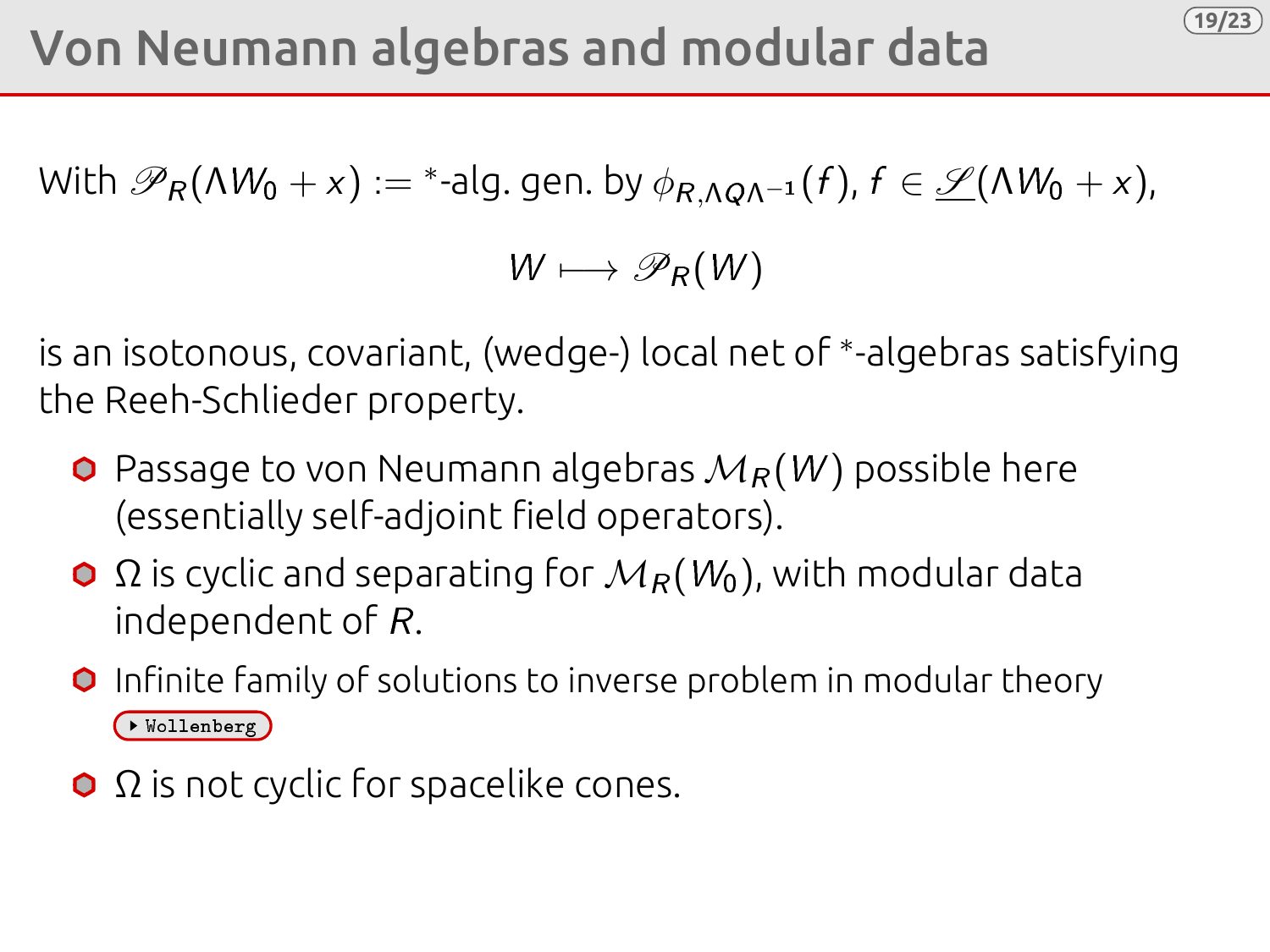

**O** Explicit realization of deformed fields: Replace creation/annihilation operators  $a^\#(p)$  by

$$
a_{R,Q}(p) := a(p) T_R(Qp), \qquad a_{R,Q}^{\dagger}(p) := a^{\dagger}(p) T_R(-Qp),
$$

$$
(T_R(x)\Psi)_n(q_1,...,q_n) := \prod_{k=1}^n R(x \cdot q_k) \cdot \Psi_n(q_1,...,q_n).
$$

**20/23**

 $\bullet$  For  $f_1 \in \mathscr{S}_1$ , the deformed fields take the form

$$
\phi_{R,Q}(f_1) = (2\pi)^{-d} \int dp \, dx \, e^{-ip \cdot x} \, U(x,1) \phi(f_1) U(-x,1) \, T_R(-Qp)
$$

Formula similar to warped convolution, but not valid for higher tensors  $f_n \in \mathscr{S}_n$ ,  $n > 1$ .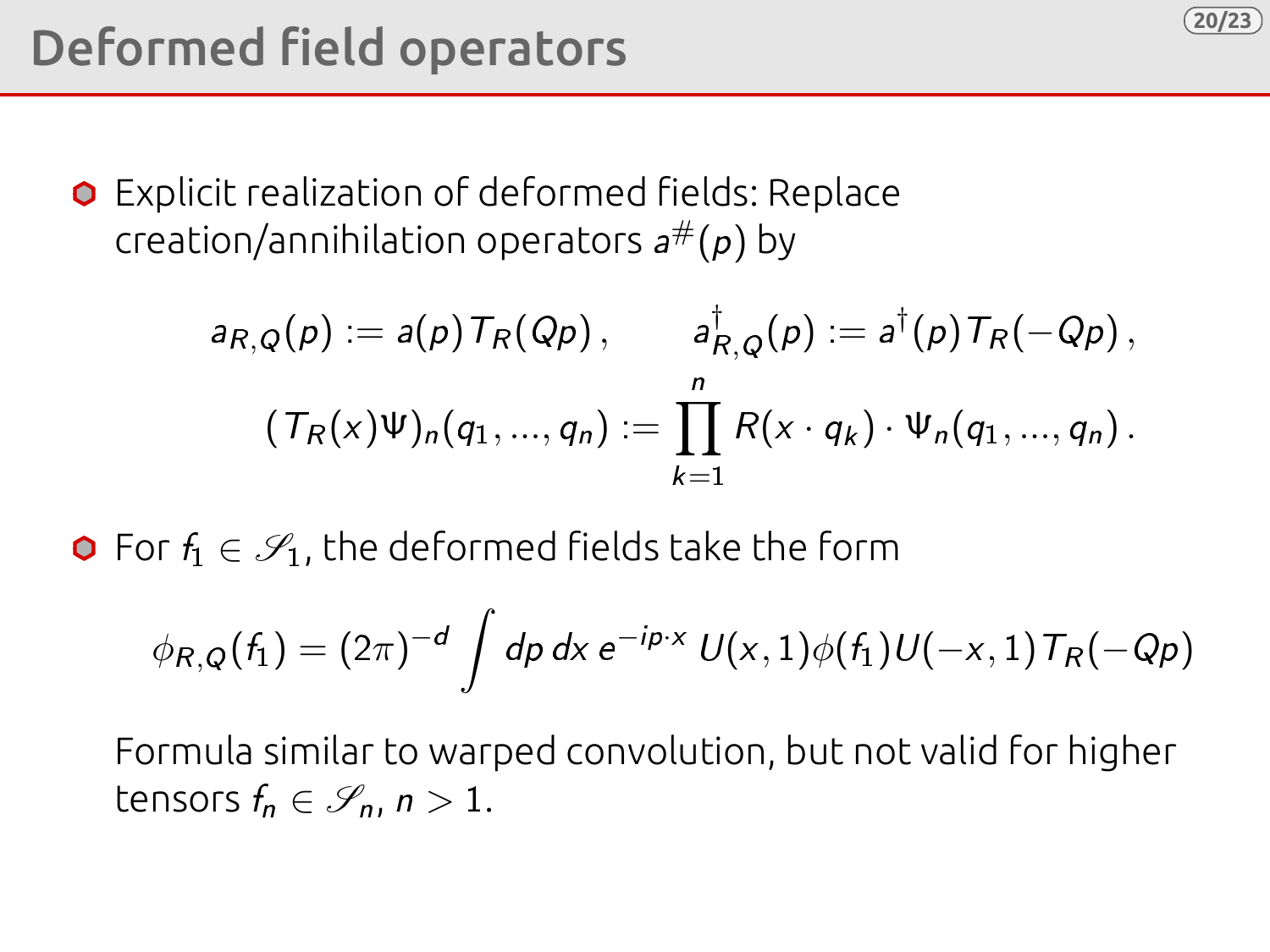

 $\bullet$  The S-matrix for 2  $\rightarrow$  2 processes can be calculated. For  $f_1, g_1, h_1, k_1 \in \mathscr{S}_1$  with velocity supports  $\Gamma(f_1) - \Gamma(g_1) \subset W_0$ ,  $\Gamma(h_1) - \Gamma(k_1) \subset W_0$ 

$$
\langle f_1^+ \times_{\text{out}}^R g_1^+, h_1^+ \times_{\text{in}}^R k_1^+ \rangle
$$
  
= 
$$
\int d\mu(p_1) d\mu(p_2) R(-p_1 \cdot Qp_2)^2 \overline{\tilde{f}_1(p_1)} \tilde{g}_1(p_2) \tilde{h}_1(p_1) \tilde{k}_1(p_2).
$$

**21/23**

- **O** Phase shift effect, no particle production
- $\bullet$  S-matrix fully Lorentz invariant only in  $d = 1 + 1$
- **O** The deformation function is the root of the two-particle S-matrix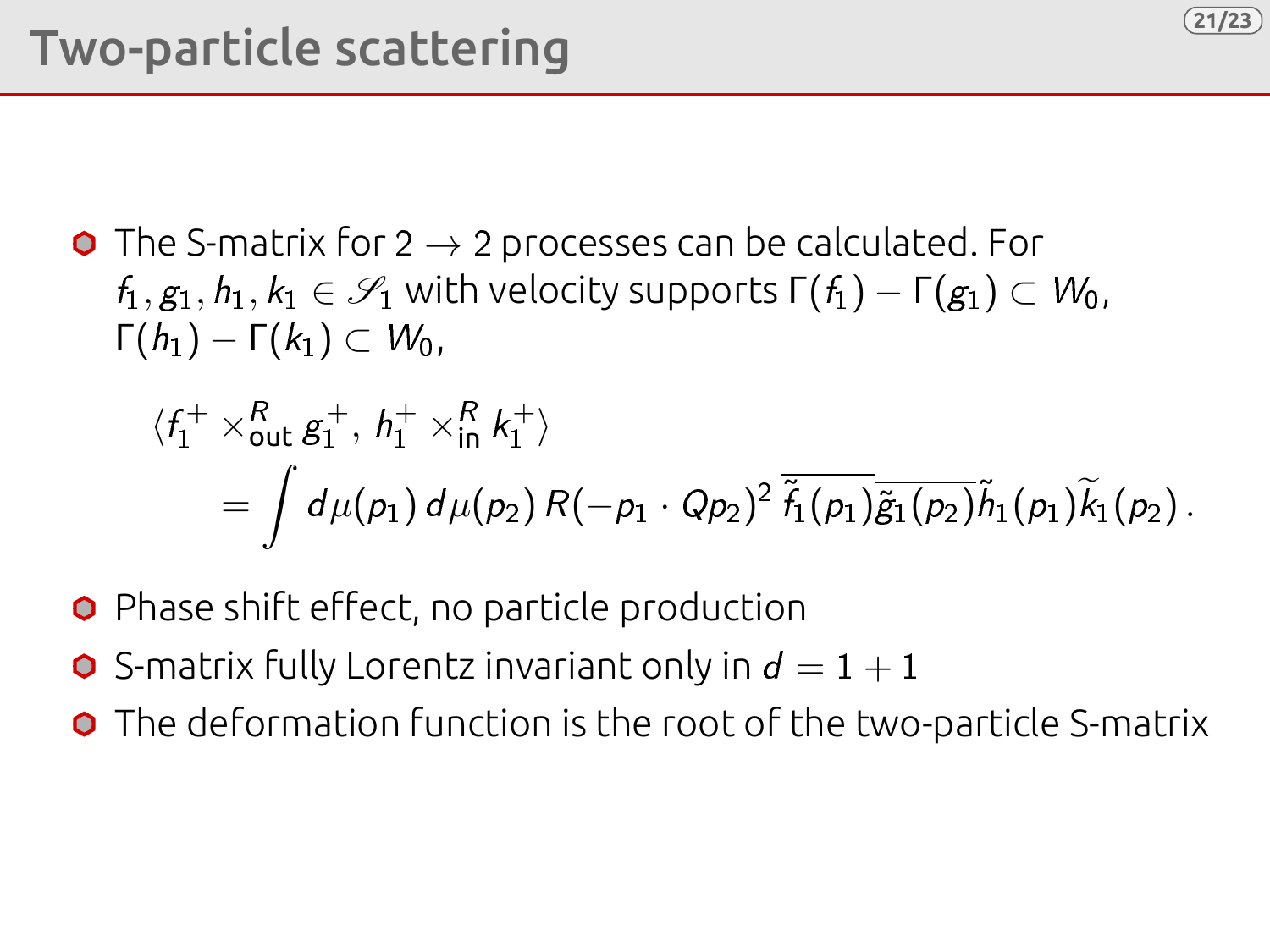## Deformations of QFTs and integrable models

- $\bullet$  When deforming in  $d = 1 + 1$ , one obtains integrable models.
- **O** rapidity-parametrized on-shell momenta  $p(\theta) = m(\cosh \theta, \sinh \theta)$ lead to

$$
S(\theta_1 - \theta_2) := R(-p(\theta_1) \cdot Qp(\theta_2))^2 = R(\kappa m^2 \sinh(\theta_1 - \theta_2))^2
$$

**22/23**

with the usual unitarity, analyticity, crossing relations of the scattering function S.

- $\bullet$  Deformed ann./creation operators  $\rightarrow$  Zamolodchikov algebra
- **O** Same structure as in algebraic construction of integrable models  $\rightarrow$  Schroer 97  $\rightarrow$  Schroer 00  $\rightarrow$  GL 03  $\rightarrow$  Buchholz/GL 04  $\rightarrow$  GL 06

### Theorem:

Every 2d integrable QFT with scattering function S of the above form arises from a free field theory by deformation. If S is regular, then the deformed theory satisfies Reeh-Schlieder for double cones above a minimal size  $(1.06)$ .